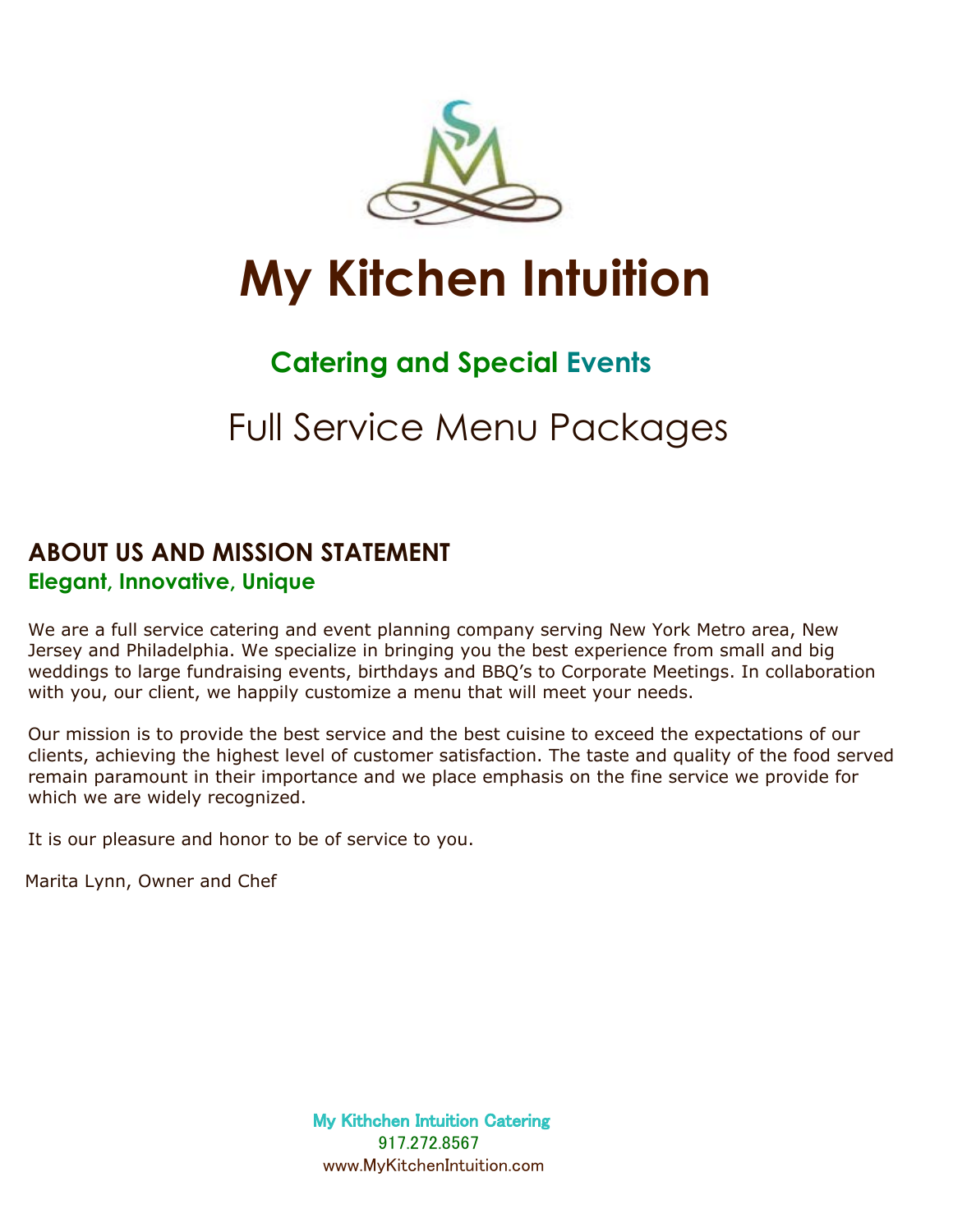### **PLANNING**

 Our Company can assist you in organizing all aspects of your event regardless of whether you are accommodating a party of 10 or 1000 by providing a variety of products and services including;

- Gourmet Cuisine
- Party Rental Equipment
- Premiere Service Personnel
- Venue Location Services
- Beverage Service
- Floral Arrangements
- Entertainment
- Photographers
- Lighting And Audio Visual **Services**

# Staff For Your Event

The recommended number of staff for your party will vary with the size and style of the event. Our outstanding team consists of waiter captains, bartenders, chefs, waiters, coat check attendants, and valet services.

# **Beverage Service**

Marita Lynn Catering can provide you with all you beverage needs such as organic soft drinks and water, premium beer, wine, liquor, ice and bar fruit.

# Customized Menus

Marita Lynn menu packages will give you an idea of some of the meals we offer. However, depending on your vision, the staff at Marita Lynn can help you design a customized menu that fits into the theme and style of your event whether it's a formal sit-down dinner, wedding, barbecue, cocktail party, fundraiser, or corporate event.

# Party Rental Equipment

Marita Lynn works with the best party rental companies in the country. From the understated elegance of white china presented on a linen tablecloth to gilded plates and damask overlays featuring the most contemporary styles—we can provide a full spectrum of choices to complement the theme of your event.

#### **Food service equipment and accessories:**

 **Linens:** Standard, solid colored tablecloths and napkins

**Tables/Chairs:** Standard serving and dining tables and garden chairs

**Table centerpieces:** Seasonal floral arrangements in julep cups.

**China:** White with gold rim cocktail, dinner, and dessert plates; cups and saucers; and serving/chafing dishes.

**Glassware:** Full range available for bar/dining options as per request.

**Flatware:** Full range available for serving/dining as per request.

**Food preparation equipment:** Full range available as per event requirements.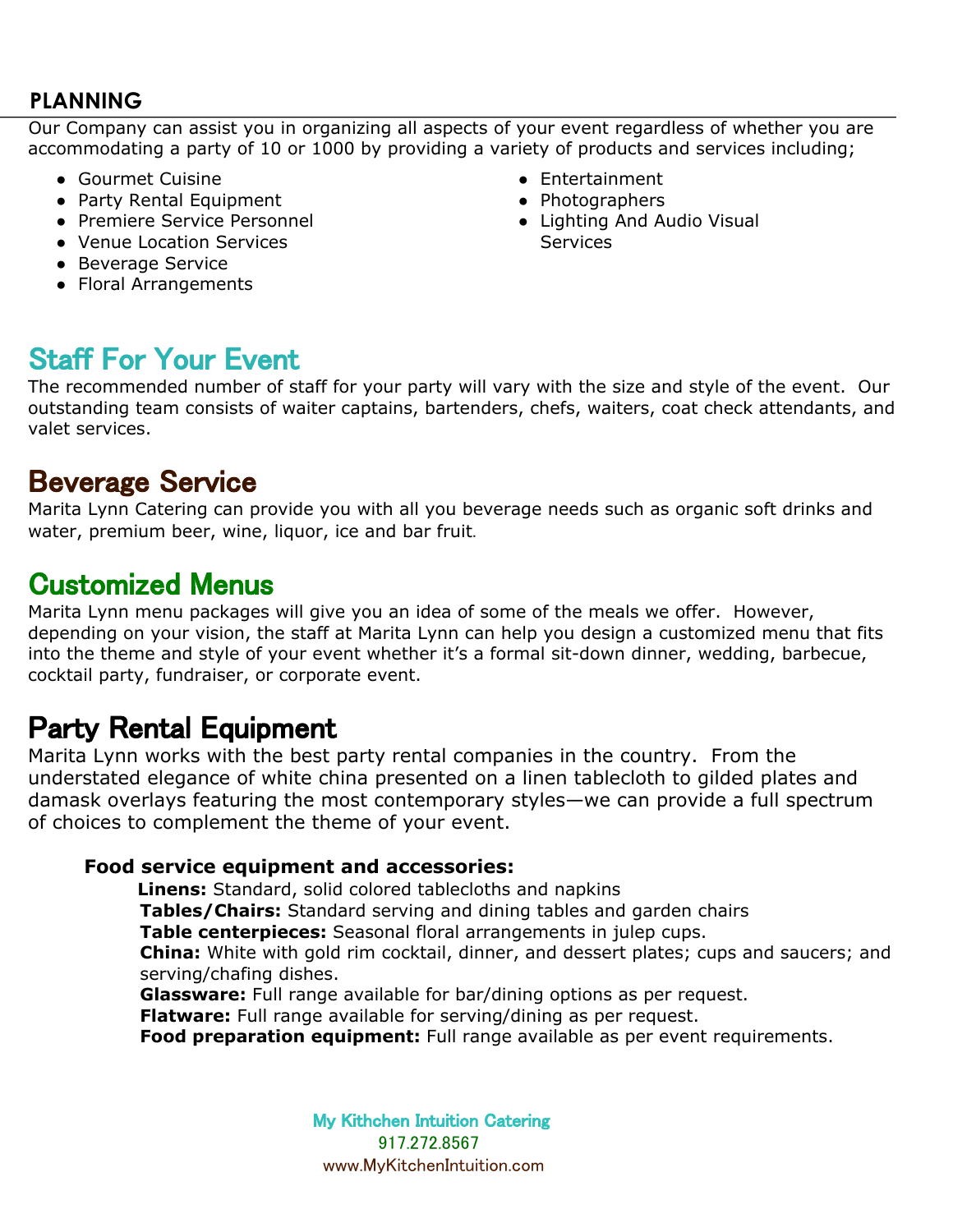# Passed Hors D'Oeuvres

# Vegetarian

**Mini Yuca and Cheese Cakes**  Mashed root vegetable served with a Peruvian Pepper Sauce

> **Fontina Risotto Cakes**  Roasted Tomatoes and Parmesan

**Traditional Miniature Potato Pancakes** Topped with crème Fraiche and caramelized apple

**Mini Cherry Tomatoes and Basil Pesto Galettes**

**Baked Goat Cheese and Avocado Crostini**

**Peruvian Style Mini Pizzas**  Grilled flatbreads topped with goat cheese, Peruvian Olives, Tomatoes, and Aji Pepper

**Chive Crepes with artichokes and spinach** 

**Beet Rosti with Caramelized Onions, Gorgonzola Mousse**

**Potato and Rosemary Foccacine**

**Quinoa and Roasted Vegetables mini Empanadas**

# Vegetarian/Gluten Free

**Mini Organic Quinoa cakes with Tomato Pepper Salsa and avocado**

**Sweet potato cakes topped with shredded pork**

**Spiced Butternut Squash Warm Shooters with Creme Fraiche**

**Spicy Potato Rolls with steamed tiny vegetables** Cold Mashed Potato Topped with tiny diced veggies

**Mushroom Ceviche Spoons**

**Mini Passed Seasonal Vegetable Crudités, Herbed Sauce**

**Endives with Stilton Cheese and Candied Walnuts**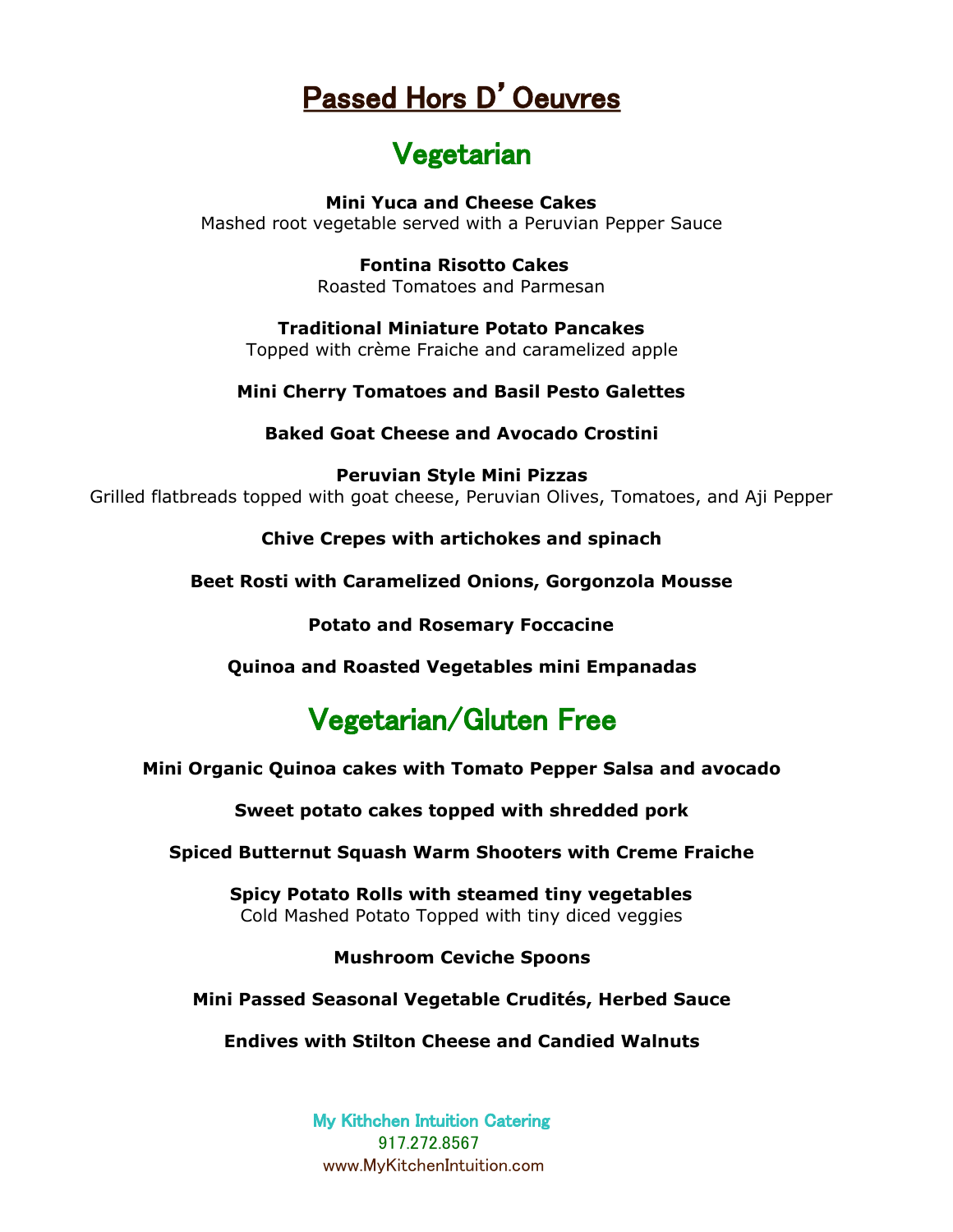# **Poultry**

#### **Chicken and Peruvian Olives Quesadillas with Aji Amarillo Relish**

**Herbed Marinated Chicken Skewers with Cilantro Aioli**

**Spicy Potato Rolls with Chicken Mousse** Aji Pepper marinated cold mashed potato shots with chicken topping

> **Creamy chicken Mini Tarts** Shredded chicken with Peruvian spices on mini tarts

#### **Mini Chicken Empanaditas with Avocado Sauce**

**Rolled Smoked Turkey Mini Crepes with Tarragon and Mustard Cream**

**Five Spice Duck Confit with Orange Relish on Wonton Cups**

**Gingered Chicken Mini Cakes with Cilantro Lime Aioli**

# Beef, Lamb and Pork

**Shredded BBQ Pork Mini Rolls** Pickled Onions, Cilantro Sauce

**Pepper Crusted Filet Mignon with Shallot Confit**  Served on crisp toast points

**Spicy Potato Rolls with Braised Beef Short Ribs** Cold Mashed Potatoes Topped with Pulled Beef Short Ribs

> **Rosemary Scented Loin of Lamb**  On thinly sliced baguettes with Mint Herb aioli

**Mini Beef Empanaditas with Red Chimichurri Sauce**

**Mini Red Potatoes with Blue Cheese Mousse and Crispy Bacon**

**Pork Tenderloin in Adobo and Aji Spices on Sweet Potato Croquette**

**Homemade Mini Pigs in a Blanket, Spicy Mustard**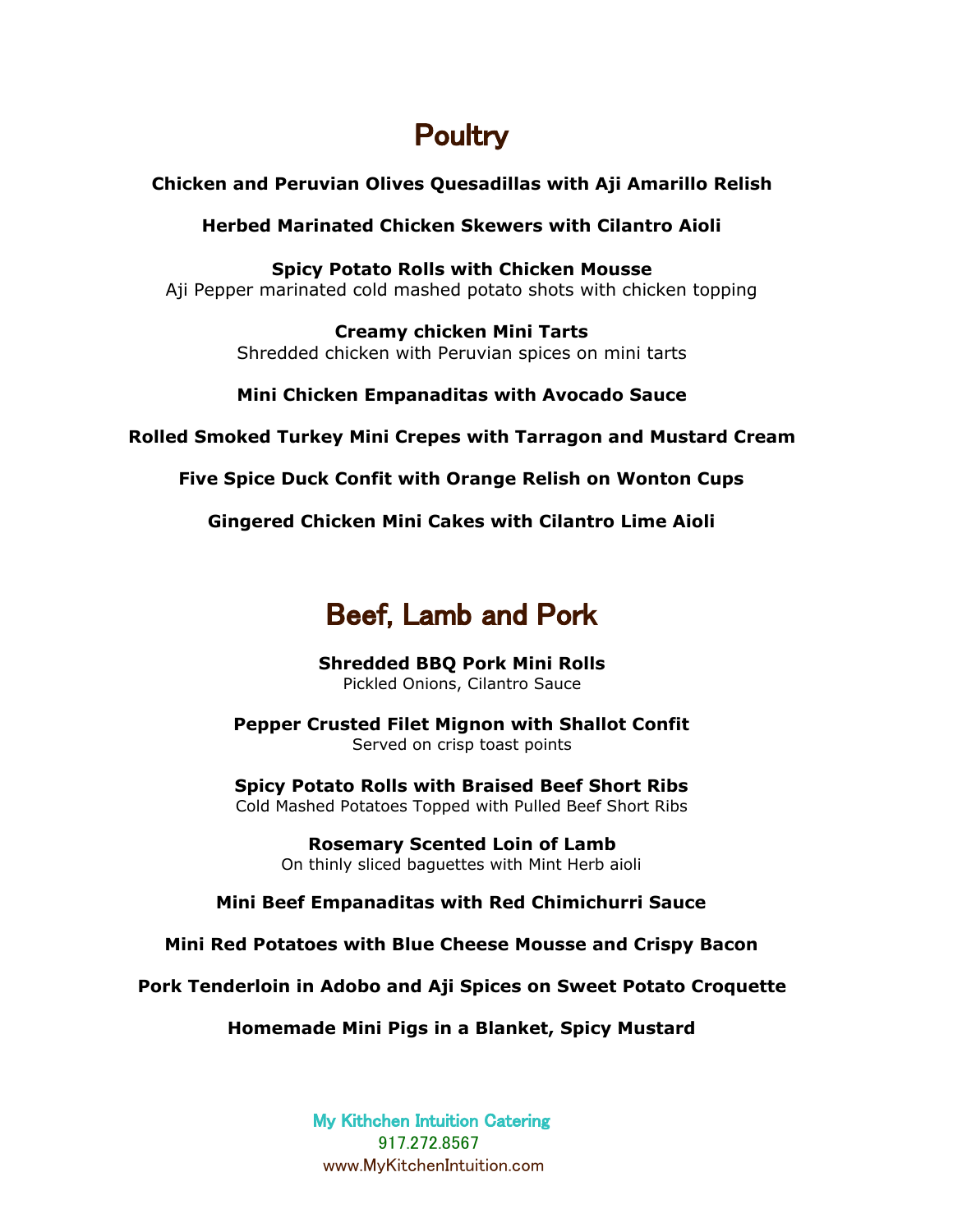### **Seafood**

**Mini Fish Ceviche Shots with Crispy Sweet Potato**

**Tuna Tartare with Crispy Wonton and Wasabi Aioli**

**Smoked Salmon Mousse on Black Bread**

**Crispy Lump Crab Cake with Lemon Tomato Remoulade**

**Chipotle Marinated Roasted Shrimp Skewer with Mango Sauce**

**New Zealand Mussels with Tomato Pepper Salsa**

**Dill Pancakes with Salmon Caviar and Lemon Crème Fraiche**

**Tarragon Lobster Salad on Mini Bouchettes**

**Shrimp or Lobster Cocktail in Mini Martini Glass**

**Spicy Potatoes Rolls with Lump Crab** Miniature cold mashed potato shots with Aji topped with Lump Crab Meat

> **Lobster and Aji Pepper Quesadilla**  Served with cilantro lime dipping sauce

**Handmade Scallion and Shrimp Dumplings** Served with a green chili soy sauce

**Spicy Red Snapper Cakes**  Served with scallion and Rocoto Pepper aioli

**Baby Scallop Tartlets with Mirasol Foam**

**Sauté Lobster Mini Purses with Chives** Sweet Plum Sauce

**Seared Scallops with Fava Bean Sauce**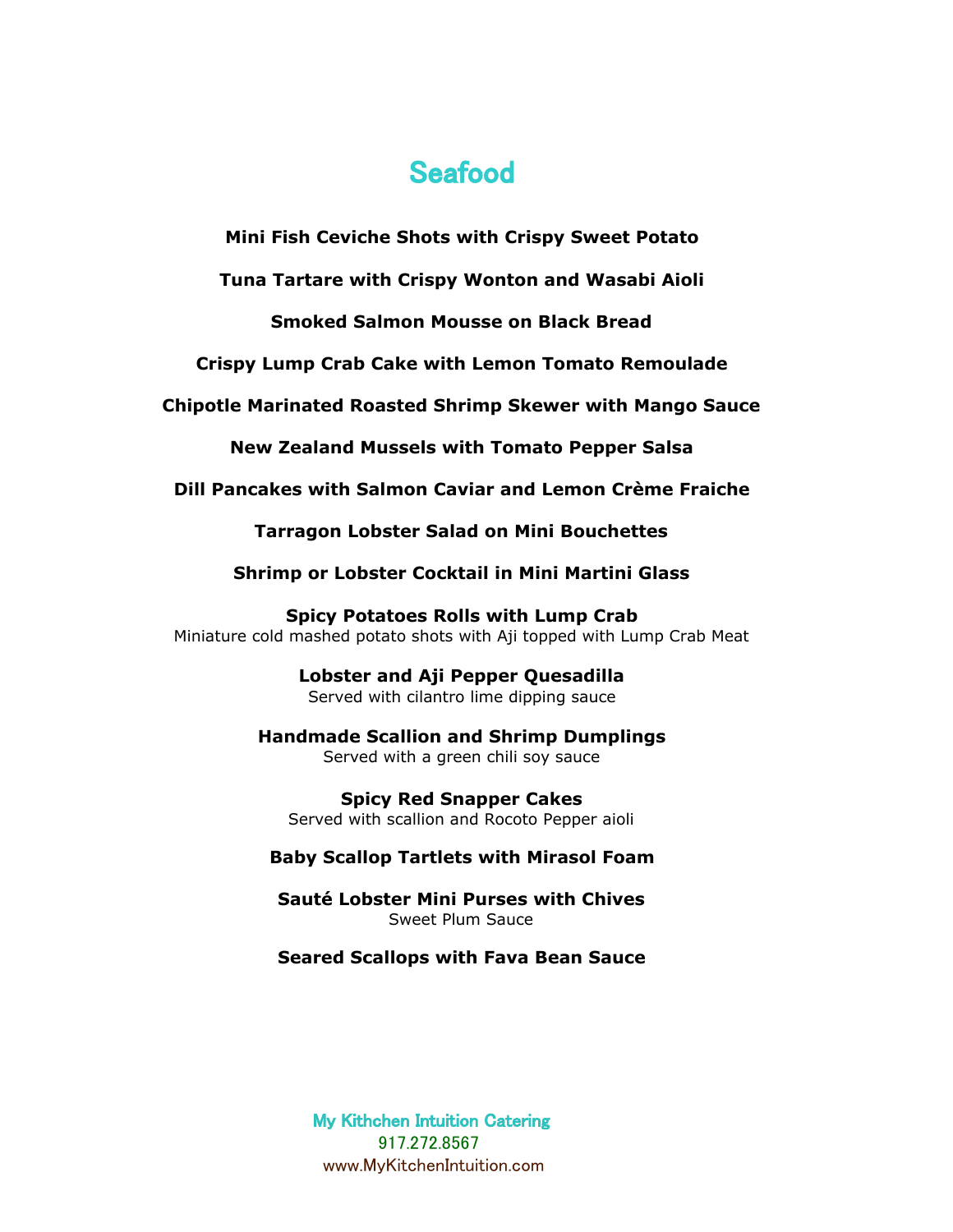# Tasting Plates

### Vegetarian

**Wild Mushroom Quinotto with Truffle Oil**

Quinoa cook Risotto style with Wild Mushroom

**Grilled Polenta with Tomato Ragout** Peruvian Pesto Sauce

**Butternut Squash Ravioli, Tomato Cream**

# **Poultry**

**Mini Chicken Roulade with Spinach and Roasted Red Peppers** Fontina Cheese

**Duck Breast with Aji Pepper Sauce on Baby Spinach Salad** Orange Dijon Gastrique

**Chicken with Peanut Sauce and Spring Vegetables** Aji Panca Sauce

# **Seafood**

**Pan Seared Sea Scallop with Petite Herb Salad** Lemon Beurre Blanc

**Wild Fluke Tiradito with Candied Sweet Potato** Sashimi Style Fluke with Rocoto Foam

#### **Shrimp and Lemon Risotto**

### Meat, Lamb and Pork

**Seared Beef Tenderloin, Roasted Garlic Foam** With Peruvian Purple Mashed Potatoes

**Cilantro Scented Braised Lamb** 

Canary Bean Puree

**Roasted Pork Tenderloin** Apricot Salad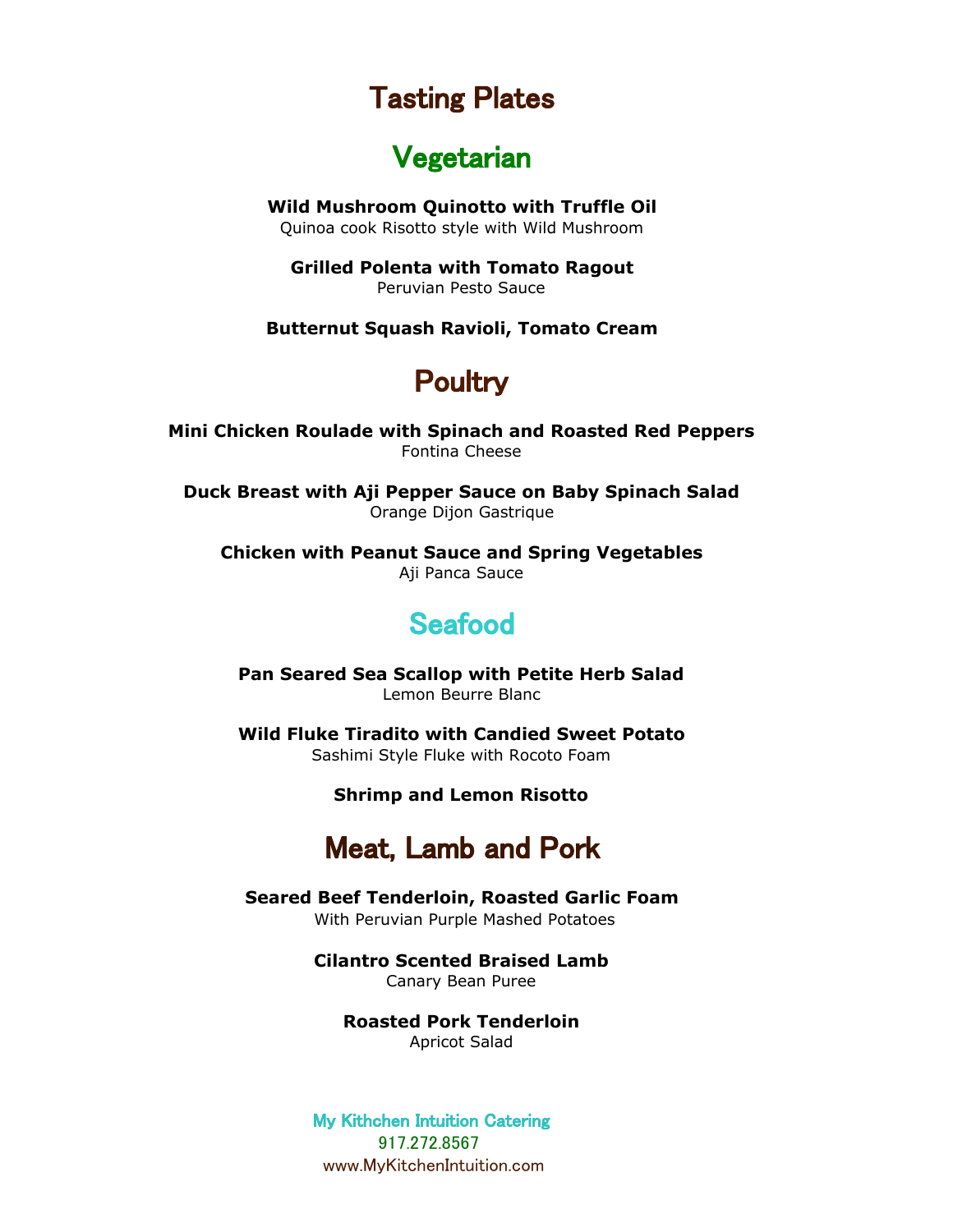# Stationary Hors D'Oeuvres

#### **Savory Snacks**

These Munchies Make for Terrific Bar Food, and Work Equally Well Set Out on Cocktail Buffets. Please select **three** of the following:

Tomato focaccia, Anchovy, Olive and cheese triangles, spicy nuts and candied ginger mix, marinated bocconcini, chili pecans, parmesan toasts, pita crisps, fresh plantain chips, spiced peanuts, cheddar cheese straws, Japanese rice cracker snacks, mixed herbed olives, Rosemary breadsticks

### **International Cheese and Fruit Platter**

A variety of cheeses from around the world beautifully garnished, Served with seasonal and dried fruit, crackers and toasts

#### **Crudités**

A variety of the market's freshest seasonal vegetables, served with your choice of any **two** dips: Herb, spicy peanut, roasted garlic ranch, horseradish mustard, blue cheese and saffron aioli

### **Latin America Platter**

 Chimichurri Beef Skewers, Variety of Mini Empanadas, Mini Cuban Sandwiches, Arroz con Gandules Stuffed Tomatoes, Mini Tomato Pepper Quesadillas

#### **Peruvian Ceviche Bar**

Corvina, Tuna or Mix Shellfish Ceviche served a la minute on Martini Glasses

### **Tuscan Station**

Marinated bocconcini, Grilled vegetables, cured meats and cheese, artichoke hearts, marinated olives, fire-roasted peppers, marinated mushrooms, Genoa breadsticks and crusty Italian bread.

### **Garden Antipasto**

A beautiful option for any vegetarian! An array of Seasonal Grilled Vegetables from our local Farmer Markets, Local Handmade Marinated Bocconcini, Marinated Mushrooms, Marinated Olives and Peruvian Olive Tapenade, Marinated Artichoke Hearts

### **The Southwestern Combo**

This winning platter includes sliced Santa Fe chicken skewers, skewered strips of flank steak, cheddar biscuits, guacamole, salsa fresca, spicy black bean dip, Cumin pita chips and corn chips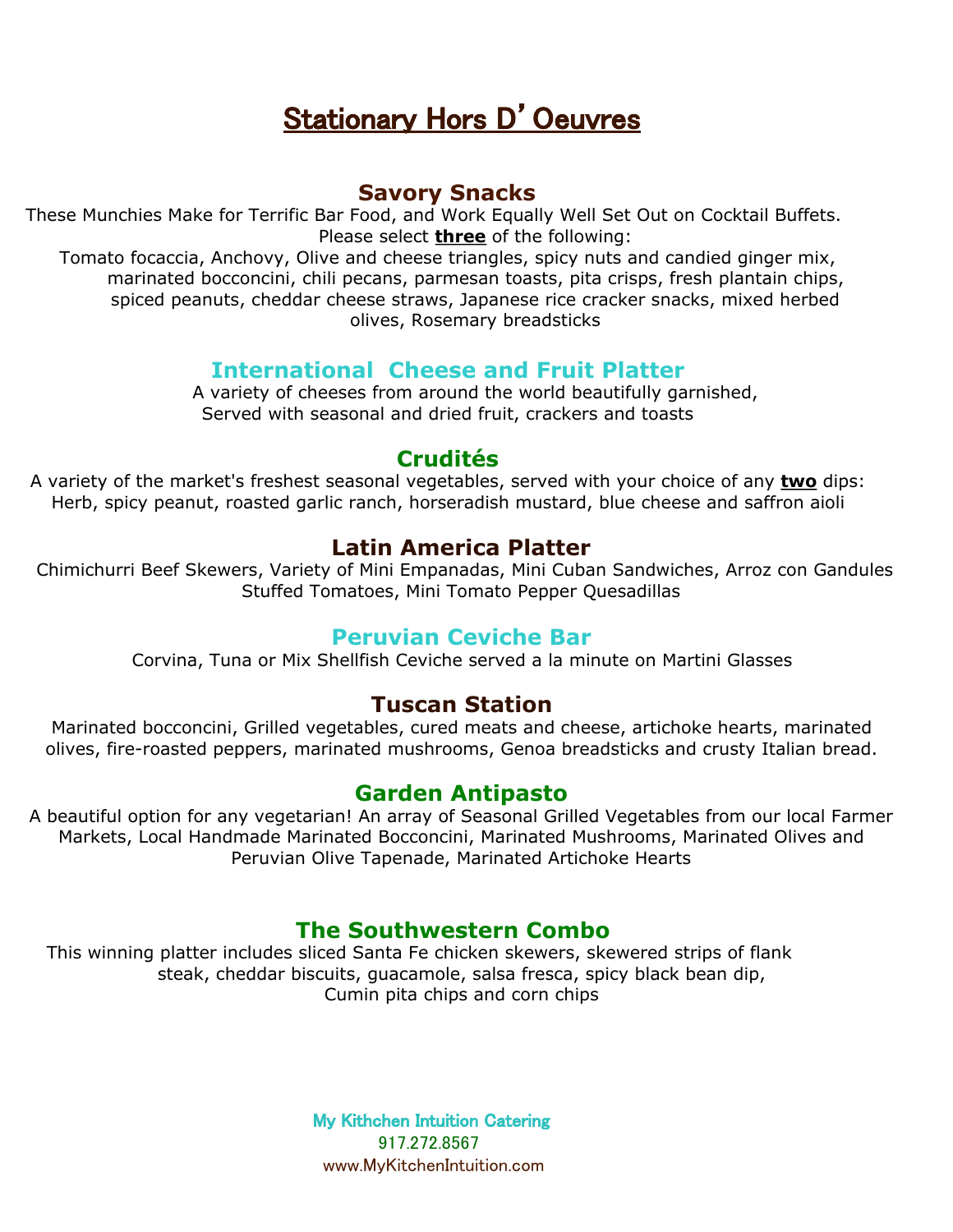### **Mediterranean Sampler**

Provencal chicken, marinated beef skewers, smoked white bean spread, roasted eggplant caponata, Parmesan & garlic bruschetta, marinated bocconcini, Gaeta olives, caperberries and focaccia

#### **Spanish Tapas**

Garlic chicken skewers, shrimp in caper vinaigrette, green olives, Spanish croquettes, manchego cheese,

marinated asparagus wrapped in Serrano ham, and potatoes in handmade red onion mayonnaise

### **The Tea Sandwich Sampler**

Please choose three of the following

Homemade roasted turkey on cheddar biscuit, grilled beef sirloin with watercress and herb aioli on onion sourdough, Tomato, Avocado and egg on brioche, chicken salad with cranberries, homemade ham with Peruvian spices (butifarra) and pickled onions

\*Gluten free breads available for an extra charge

#### **Fish Platter**

Nova, smoked trout and Salmon En Croute, served with crème fraiche, capers, grain mustard, sliced red onion, black bread, bagel crisps and toast points

#### **French Charcuterie and Cheese Assortment**

A selection of pates, smoked meats, sausages, French cheeses, vegetable tarts, fresh fruit, dried fruit and spiced nuts. Served with crackers, toasts, and French baguettes

### **Asian Rice Noodle Wrap Station**

Guests can build a wrap of lettuce, glass noodles, bean sprouts, barbeque pork, shrimp, carrot, dikon radish, peppers, mushrooms, coriander, mint, chopped peanuts, green onions and browned garlic served with sweet chilli sauce, peanut sauce and fish sauce

### **The Platinum Grill**

Grilled tiger shrimp in a chipotle chili marinade, grilled vegetable skewers, grilled tuna & red pepper kabobs,

tequila grilled chicken, medallions of grilled beef sirloin, buttermilk biscuits, chilled asparagus, baby carrots and endive with

a red chili Caesar dip and pesto mayonnaise

#### **Raw Bar**

Fresh clams on the half shell, mussels in salsa, stone crab claws, scallop and avocado ceviche, and shrimp cocktail. Served over ice with mignonette, spicy cocktail sauce, fresh lemon, and wasabi caviar.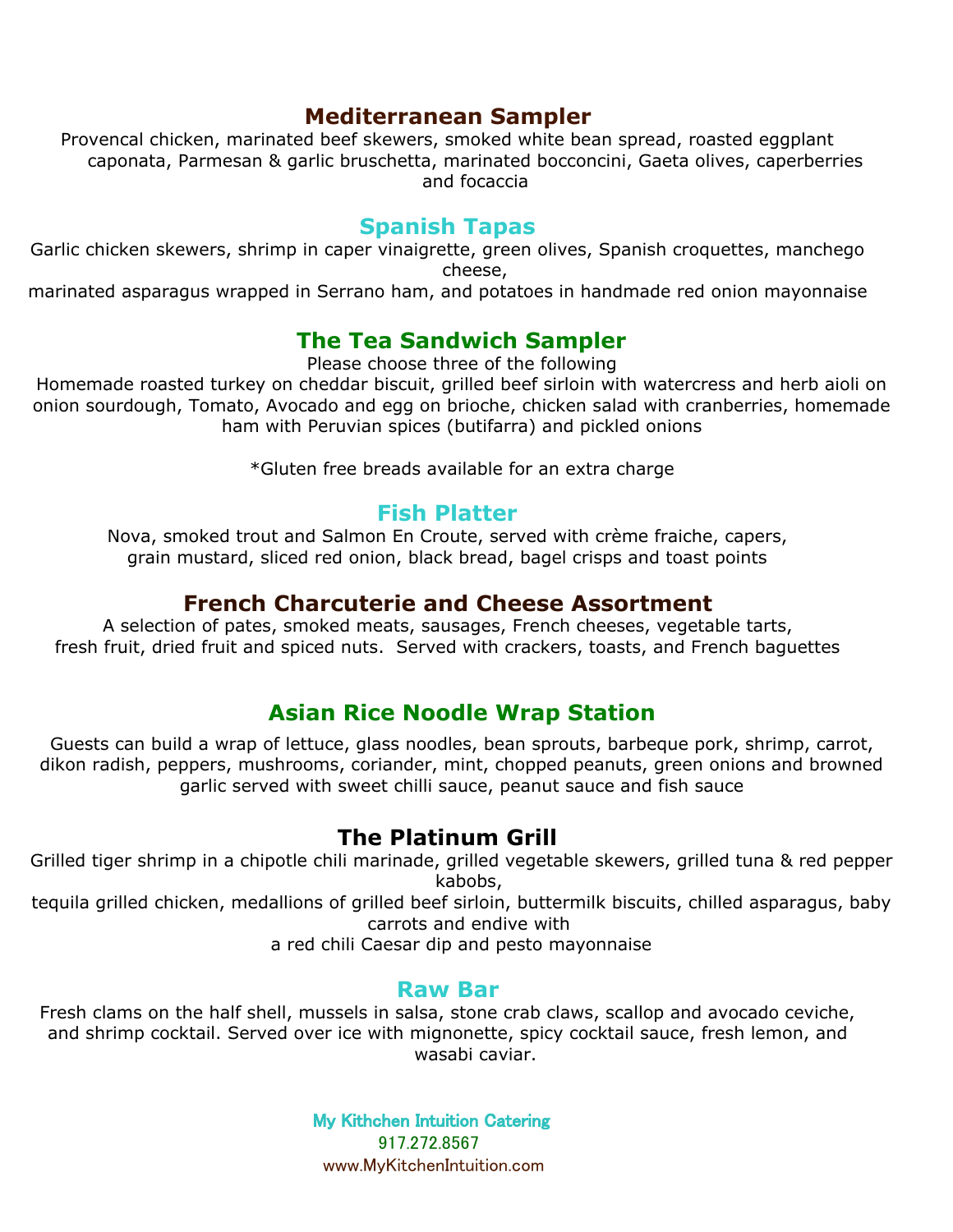#### **Steamed Shrimp**

The all-time classic, but the sauces add a new twist. Comes with a saffron aioli, coarse mustard remoulade, and cocktail sauce with fresh horseradish.

#### **Seafood Sampler**

Steamed shrimp, ginger tuna skewers, crab fingers, and smoked salmon rosettes served with crackers, cocktail sauce, sesame dip and saffron aioli.

> Brie En Croute with Raspberries and Almonds Assorted Toasts and Flatbreads

#### **Chicken Skewer Basket**

Skewers of tender chunks of chicken seasoned with your choice of sauces: barbecue, spicy peanut, Cajun, Santa Fe, or Mediterranean

### **A Selection of Dips**

Choose four of the following: fresh guacamole with lime and cilantro, Pico de Gallo, hummus, smoky white bean, eggplant caviar, tomato-basil tapenade and Baba Ghanoush served with pita chips, corn chips, crostini or endive

### Interactive Buffet Stations

The following tables are abundant displays of some of the world's most exciting cuisines designed to offer guests selections of their choice to be prepared by our talented team of chefs.

### **Carving Stations**

Your choice of one of the following carved to order by our staff; Wild Salmon En Croute, with dill herb sauce; roast Beef Tenderloin with roasted shallot demi glace.

Leg of lamb with mint vinegar chutney; whole roasted sea bass with a ginger miso sauce. Roasted Turkey with orange cranberry chutney, maple glazed ham with grain mustard

### **Fondue Station**

A selection of cheese fondues maintained by our staff and set out for guests to help themselves French brie, goat cheese, traditional gruyere, and New York state cheddar served with assorted crudités, roasted vegetables, seasonal fruit and crusty French bread

### **Martini Risotto Station**

Prepared to order by our chef in large cast iron pans and served with a variety of international toppings:

Roasted corn and fava beans with sage, oven roasted button cremini mushrooms with shallots and garlic, sautéed Florida rock shrimp with tarragon and Cuervo gold butter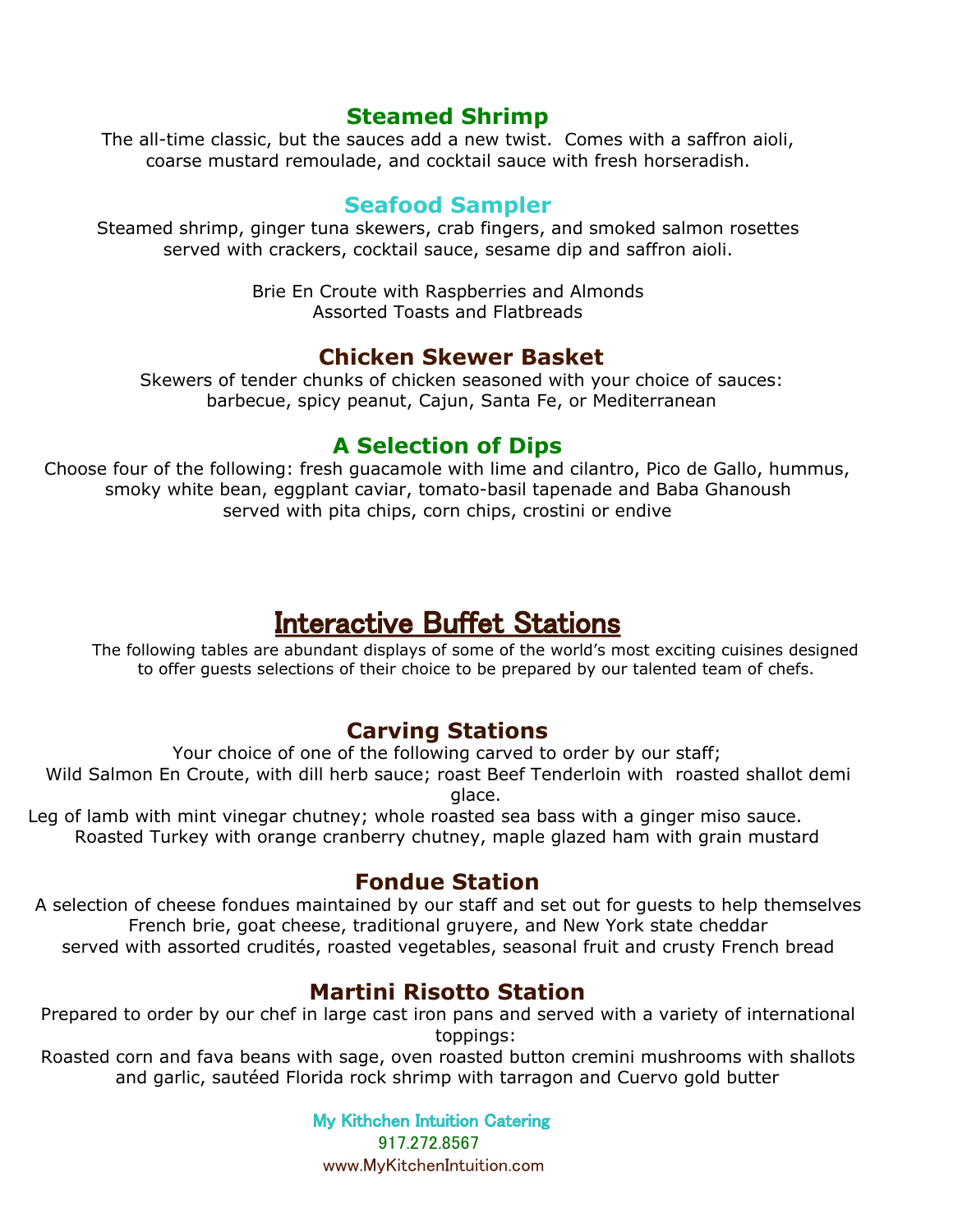### **Mexican Fajita Sauté Station**

Traditional fajita fillings of sautéed chicken, beef or grilled vegetables. served in a warm tortilla, garnished with fresh tomatoes, guacamole, salsa, sour Cream, chopped olives, jalapeno peppers and cheddar cheese. Accompanied by Spanish rice.

#### **Oriental Stir Fry Station**

This sizzling station features a selection of Peruvian Lomo saltado, Ginger and Aji Marinated pork, Poached chicken, Lemongrass Shrimp, snow peas, mushrooms, scallions, baby corn, and water chestnuts. Served with Asian noodles and rice and made to order in large woks.

#### **Pasta Bar**

A variety of pastas made to order with four sauces; pesto, veal ragu, tomato leek with pancetta and four cheese with wild mushrooms Served with crusty Italian bread, Parmesan cheese, and Genoa breadsticks

#### **Sushi Station**

This interactive station features our professional sushi chefs making sushi rolls to order with a

variety of ingredients, including: tuna, yellowtail, shrimp, scallops, cucumber, avocado and vegetable tempura.

served with soy sauce, pickled ginger, wasabi and chopsticks

### **The Indulgent Chocolate Fountain\***

Spoil your guests with the ultimate dessert, a fountain overflowing with chocolate, served with a wide array of fresh fruit, marshmallows, pretzels, and graham crackers Extra Charge

#### **Mini Burger Station**

Who doesn't love burgers? Bite size hamburgers, cheeseburgers & turkey burgers on warm brioche buns, served with a variety of fixings. Only the real thing will do here—Coke!

### **Crèpe Station**

The French classic made your way, savory or sweet. Made to order with your choice of beef, vegetables, tropical fruit or chocolate, topped with a variety of sauces. Nothing goes better with these than a great red or white wine.

### **Wrap & Roll Station**

A delicious & fun assortment of savory wraps, rolls and dumplings from cultures around the world. Delicious pastries from Mexico to Europe to Asia. Sangria or a green tea punch completes the spread.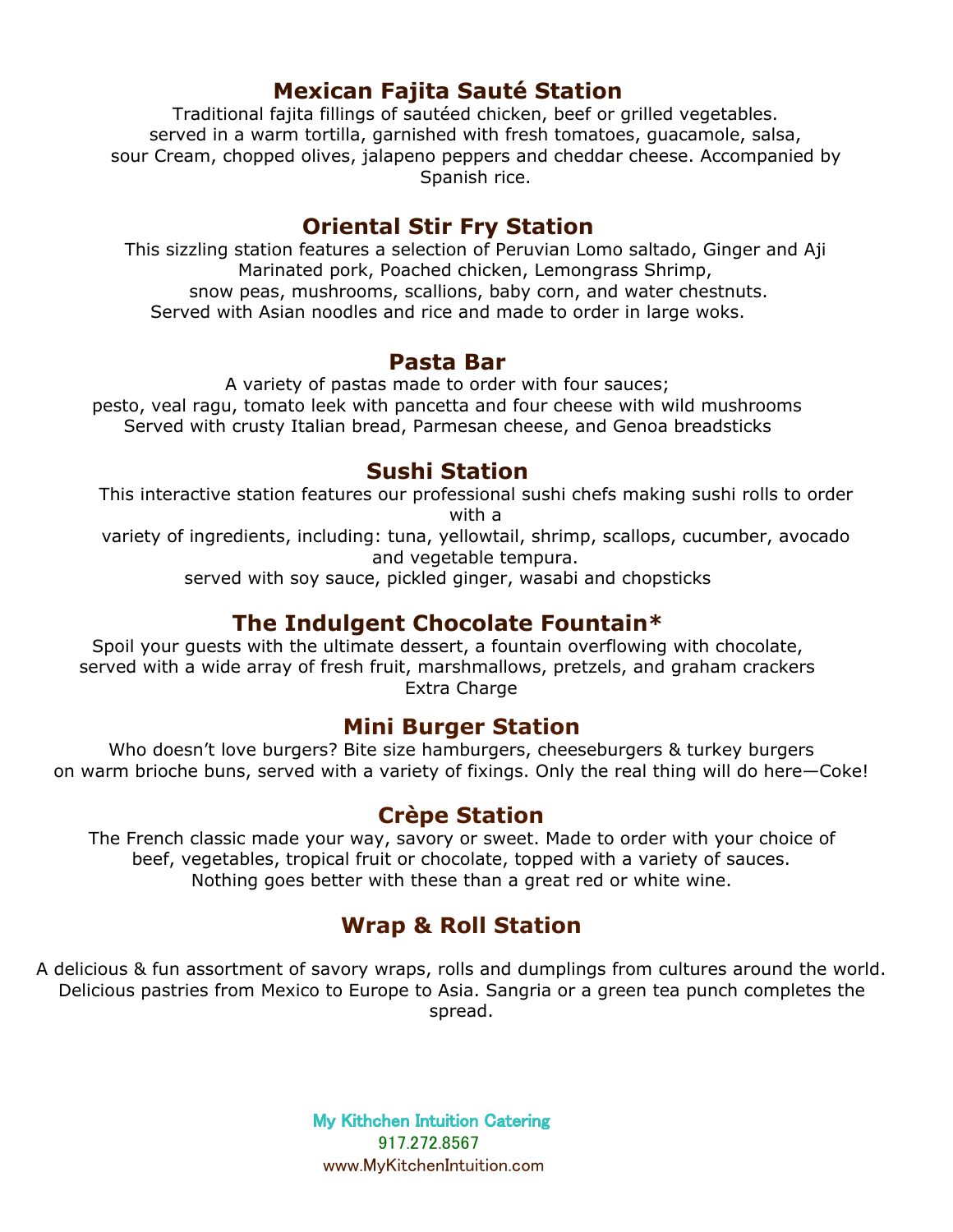# Entrees

# **Seafood**

**Wood Grilled Salmon Fillets**, served with a Cucumber dill Salsa **Filet of Halibut,** with a Ragout of Roasted Pear Tomatoes, Fava Beans, Roasted Aji Peppers and Buttered Leeks **Tuna Loin** with stir fry vegetables

**Atlantic Salmon** with Wild Mushrooms, Green onions and Sweet Peas

**Red Snapper Escabeche,** Fish pickled with onions and other Peruvian Spices

#### **Saute Spicy Marinated Shrimp**

**Paella Peruvian Style** with Annato Oil

**Saute Halibut with an Aji Scented Creamy Seafood Sauce Seafood in Aji Turmeric Sauce** with Corn and Mint

# Beef Pork and Lamb

**Roasted Pernil, Deboned Roasted Pork Shoulder** with Sherry Sauce **Roasted Beef Rib Eye** with Peruvian Spices **Aji Panca and Pepper Crusted Grass Fed Filet Mignon with** Wild Mushroom Confit **Cilantro Scented Deboned Leg of Lamb,** Pisco Sauce **Veal Chops with Leeks and Seasonal Vegetables Saute Rosemary Crusted Rack of Lamb, Fresh Mint and Vinegar Chutney Fennel and Garlic Crusted Pork Tenderloin** with Mango Tomato Salsa **Grass Fed Beef Tenderloin Lomo Saltado Style, Stir Fry Beef** with Peruvian Spices **Annatto Scented Deboned Grass Fed Pork Ham** in Adobo Sauce **Apricot Glazed Spiral Ham**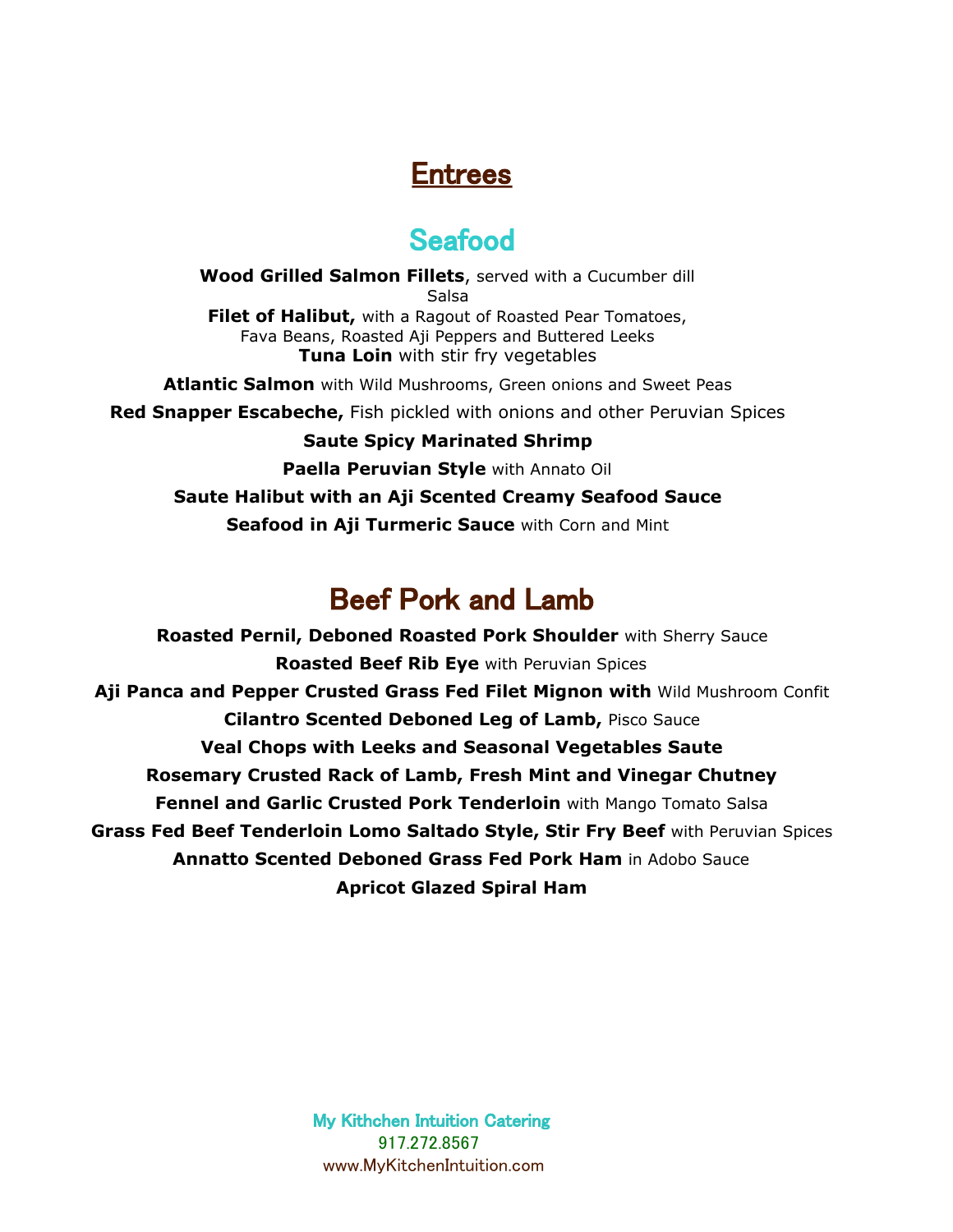# **Poultry**

#### **Aji Panca Marinated chicken Breasts** with Rosemary and Oven Dried Tomatoes

**Pan Seared Airline Chicken Breast** with Caramelized Onions over Sauté Spinach

**Seared Duck Breast in Peruvian Spices** with a Pisco Sauce

**Mediterranean Chicken,** with Artichokes, Sun Dried Tomatoes**,** Olives, Chardonnay Sauce

 **Chicken Roulade**, with Spinach, Roasted Red Peppers and Fontina Cheese

#### **Herbed Crusted Roasted Turkey**

**Moroccan Chicken,** Dried Fruits

**Chicken Piccata,** lemon, capers

#### **Arroz con Pollo Peruvian Style Cilantro Scented Organic Chicken and Rice**

**Grilled Squab With Grilled radicchio, Endive and Black Mission Figs**

### **Soups**

**Spicy Carrot Soup Cauliflower Soup Wild Mushroom Soup Exotic Shrimp Chowder Butternut Squash with Bourbon Creme**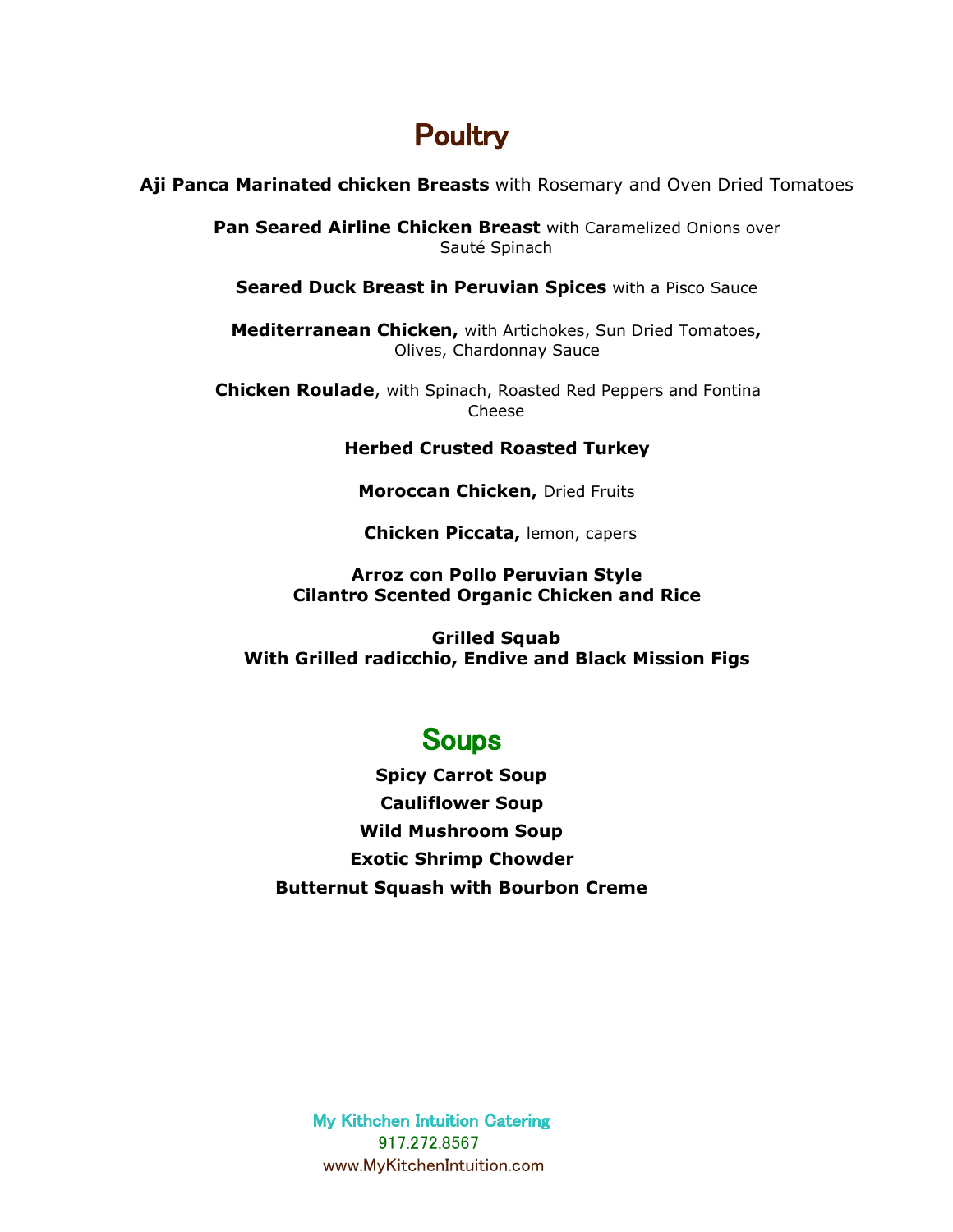### Sides

### Vegetarian/Gluten Free

**Butternut Squash and Pumpkin Stew** with Peas and Corn **Potato Stew with a creamy Yellow Pepper Sauce Roasted Seasonal Vegetables Napoleon on Mixed Greens, Reduced Balsamic Soft Polenta with Tomato Ragout And Grilled Fennel Leek and Wild Mushroom Risotto Grilled Seasonal Vegetables Potato and Celery Root Gratin Cilantro scented Quinotto, with Truffle Oil** Quinoa Cooked Risotto Style **Roasted Garlic Golden Mashed Potatoes Honey Roasted Sweet Potatoes Scallion and Red Bliss Potatoes Mashed Rosemary Scented Roasted Potatoes Boiled Potatoes with an Aji Cream Sauce Cilantro Scented Steamed Brown Rice Wild Rice Blend with Cranberries and Almonds**

# Vegetable/Starch

**Parmesan Roasted Butternut Squash Cauliflower Gratin Medley of Haricot Verts and Baby carrots Roasted Baby Seasonal Vegetables Carrot Crème Brulee with Blood Orange Reduction Thyme Roasted Beets lemon Ginger Braised Brussel Sprouts Caramelized Fennel with Celery Root**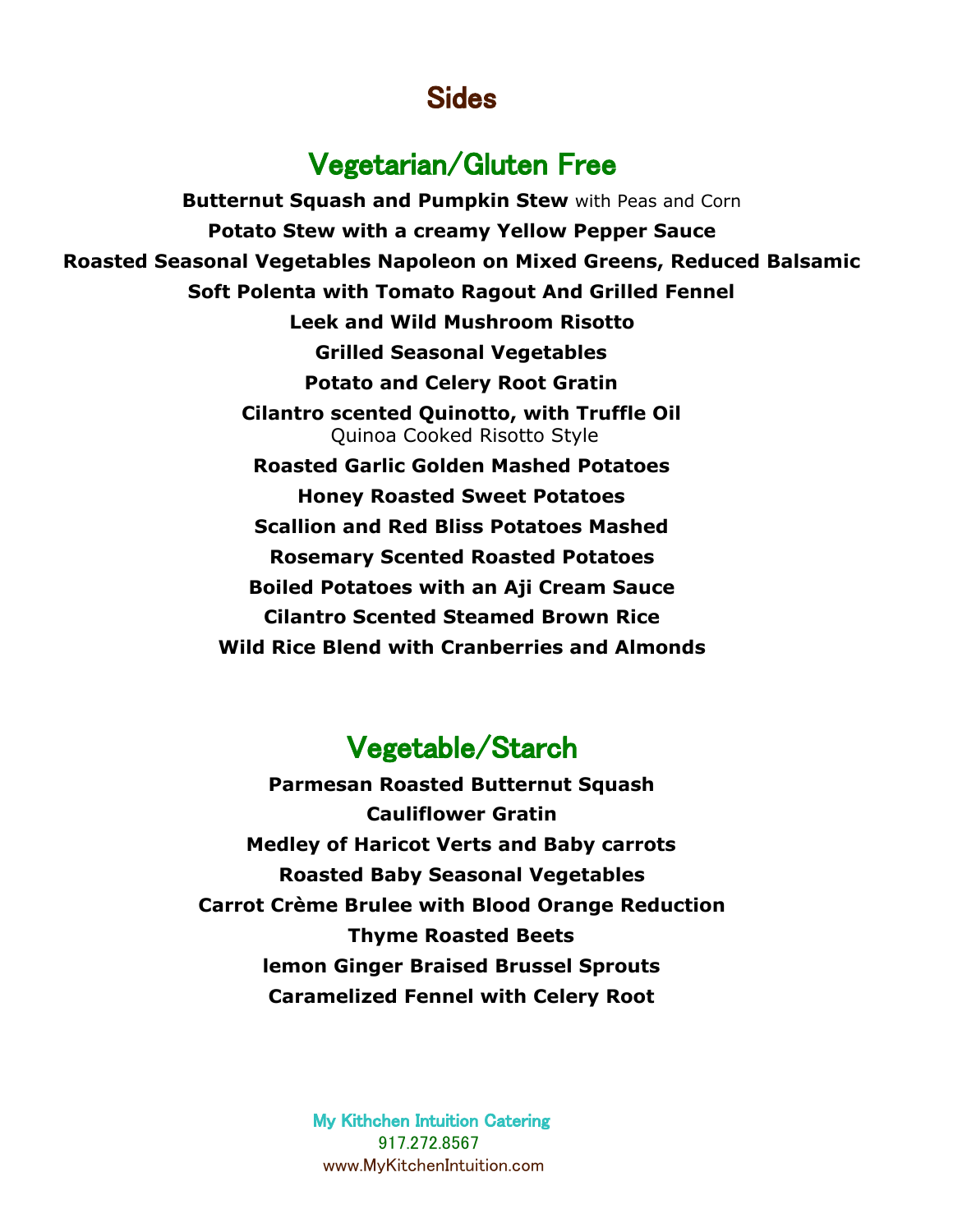# Pasta

### **Fettuccini with Peruvian Pesto, a mix of Basil and Spinach Lemon Chive Orzo**

**Farfalle with Artichokes, Heirloom Tomatoes, Fresh Basil and Parmesan Lobster Mac and Cheese**

**Cheese Tortellini** with Portabello Mushrooms, Calamata Olives and Roasted Red Peppers

#### **Butternut Squash Ravioli,** Sage Sauce

**Penne Pasta and Peas, Brandy Tomato Cream** 

**Cappelini with Roasted Red Peppers, Yellow Tomatoes Lemon Chardonnay Sauce**

# **Salads**

**Roasted Beet Salad with Arugula, Blue Cheese and Walnuts**

**Spanish Salad**, **with sliced Mango, Hearts of Palm, chopped tomatoes, Lime Cumin Vinaigrette**

**Green Mix Salad with Goat Cheese, Shaved fennel and dried cranberries, Apple Cider Vinaigrette**

**Spinach Salad, Sauteed Mushrooms, Crumble Bacon, Goat Cheese, Walnuts, Maple Walnut Vinaigrette**

**Caesar Salad, Homemade Croutons and Vinaigrette**

**Waldorf Salad,**

**Quinoa Salad with Roasted Seasonal Vegetables, Aji Amarillo and Mustard Vinaigrette**